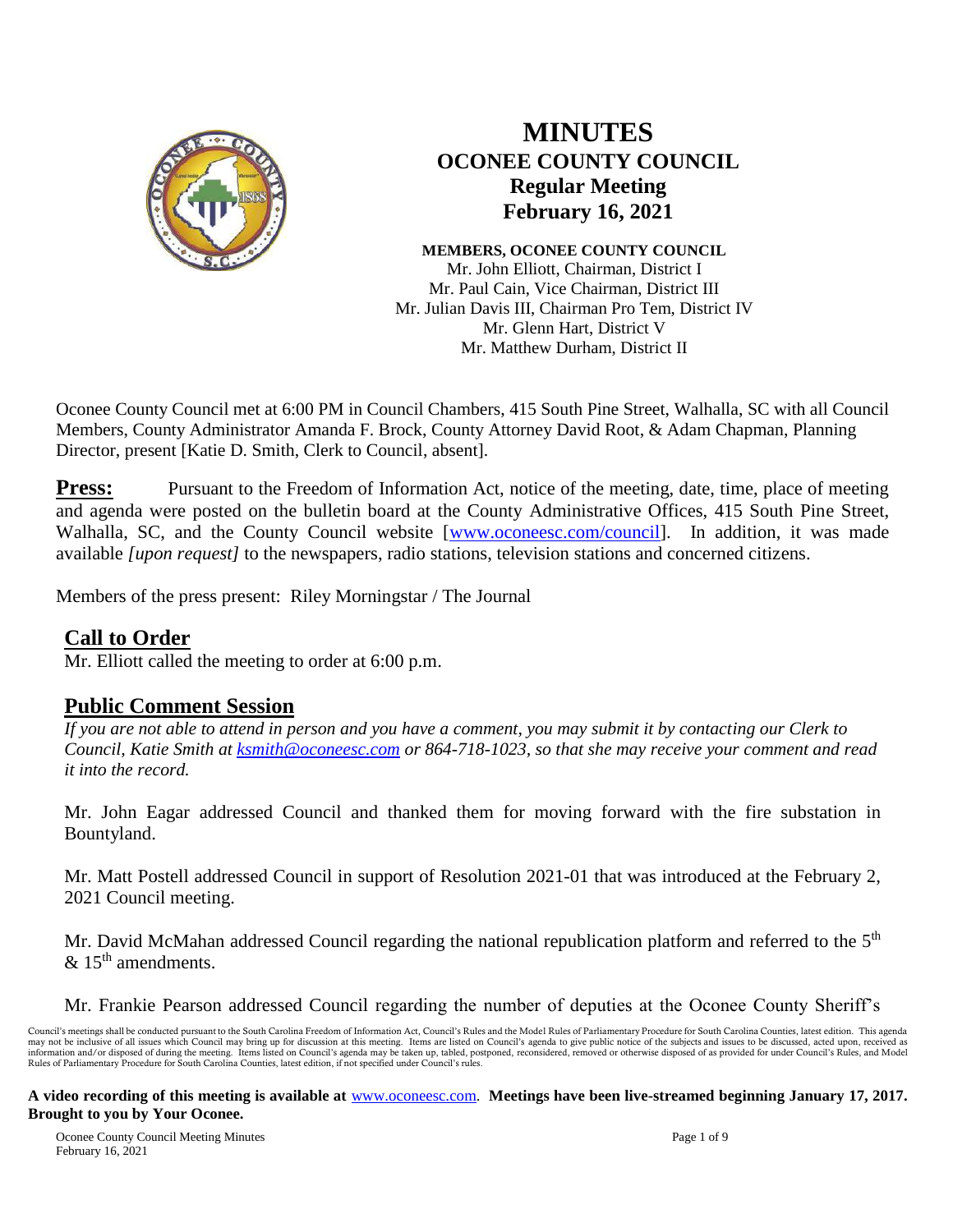Department and salaries should be higher.

# **County Council Response to Public Comment**

Mr. Durham noted there is a good system in place for citizens to speak if we get to room capacity due to COVID restrictions and also responded to Mr. Pearson's comments.

# **Moment of Silence**

Mr. Elliott asked for a moment of silence prior to the Invocation by County Council Chaplain.

# **Invocation by County Council Chaplain**

Mr. Root, County Council Chaplain, gave the invocation.

# **Pledge of Allegiance**

Mr. Hart the Pledge of Allegiance to the Flag of the United States of America.

# **Approval of Minutes**

Mr. Davis made a motion, seconded by Mr. Hart, approved  $5 - 0$ , to approve the February 2, 2021 Regular Minutes as presented.

# **Administrator's Comments**

Ms. Brock addressed Council with the following items:

- Thanked citizens that were in attendance that addressed issues or concerns
- Strategic Planning Retreat meeting beginning at 9am, Friday, February 19, 2021

# **Attorney's Comments**

Mr. Root addressed Council with the following items:

- Request motion to amend the agenda to insert after the Public Hearings to add "Discussion on Ordinance 2021-06 (not to include a formal reading), but to include instructing the Planning Commission to review, report on, and issue a recommendation in relation to 2021-06 and to develop estimated cost up charge to meet standards. The Planning Commission will have 30 days to issue its report and recommendation."
- Background information regarding Ordinance 2021-05 & 2021-06

Mr. Cain made a motion, seconded by Mr. Hart, approved  $5 - 0$ , to amend the agenda to insert after the Public Hearings to add "Discussion on Ordinance 2021-06 (not to include a formal reading), but to include instructing the Planning Commission to review, report on, and issue a recommendation in relation to 2021- 06 and to develop estimated cost up charge to meet standards. The Planning Commission will have 30 days to issue its report and recommendation."

# **Proclamation 2021-01**

Proclamation 2021-01 Recognizing February as Black History Month

Council's meetings shall be conducted pursuant to the South Carolina Freedom of Information Act, Council's Rules and the Model Rules of Parliamentary Procedure for South Carolina Counties, latest edition. This agenda may not be inclusive of all issues which Council may bring up for discussion at this meeting. Items are listed on Council's agenda to give public notice of the subjects and issues to be discussed, acted upon, received as information and/or disposed of during the meeting. Items listed on Council's agenda may be taken up, tabled, postponed, reconsidered, removed or otherwise disposed of as provided for under Council's Rules, and Model Rules of Parliamentary Procedure for South Carolina Counties, latest edition, if not specified under Council's rules.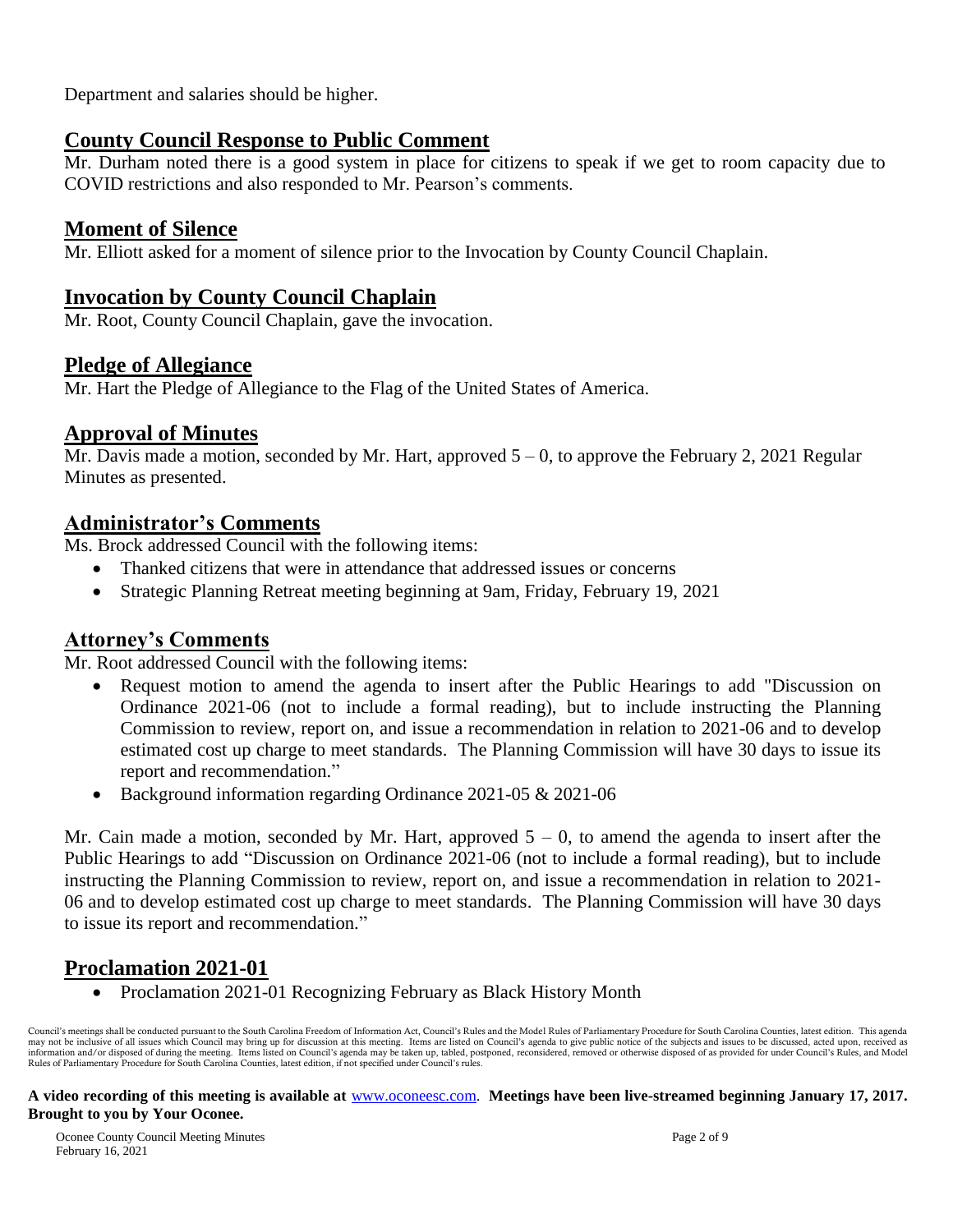Mr. Cain read **Proclamation 2021-01** into the record.

Mr. Davis made a motion, seconded by Mr. Hart, approved 5 – 0, to approve **Proclamation 2021-01** on first & final reading.

# **Public Hearings for the Following Ordinances**

*If you are not able to attend in person and you would like to be heard during the public hearings, please contact Katie Smith at [ksmith@oconeesc.com](mailto:ksmith@oconeesc.com) or 864-718-1023 so that she may coordinate your participation by telephone.*

**Ordinance 2021-04** "AN ORDINANCE REQUIRING INDIVIDUALS TO WEAR FACE COVERINGS IN CERTAIN FACILITIES OWNED OR OPERATED BY OCONEE COUNTY (SUNSET PROVISION INCLUDED), AND OTHER MATTERS RELATED THERETO." *General Government matter*

Mr. Elliott opened the floor for Public Comment.

Ms. Nicole Wilson addressed Council in opposition of **Ordinance 2021-04**.

Ms. Martha Steele addressed Council in support of **Ordinance 2021-04**.

Noting that no other citizens signed up to address Council, Mr. Elliott opened the floor for any citizen wishing to address Council regarding this ordinance. No citizen addressed Council.

Mr. Elliott asked if any citizens wished to submit written comments regarding this ordinance; no citizen presented any written comments for the record.

Mr. Elliott closed the Public Hearing regarding **Ordinance 2021-04.**

**Ordinance 2021-05** "AN ORDINANCE AMENDING CHAPTER 32 OF THE OCONEE COUNTY CODE OF ORDINANCES, IN CERTAIN LIMITED REGARDS AND PARTICULARS ONLY, REGARDING THE ESTABLISHMENT OF LAKE CORRIDOR SIGNAGE STANDARDS, AND OTHER MATTERS RELATED THERETO." *Forwarded from the Planning & Economic Development Committee*

Mr. Elliott opened the floor for Public Comment.

Mr. Martha Steele addressed Council in support of **Ordinance 2021-05**.

Mr. Jim Codner addressed Council in support of **Ordinance 2021-05**.

Ms. Sharon Hamilton addressed Council in support of **Ordinance 2021-05**.

Mr. Jack Makuch addressed Council in support of **Ordinance 2021-05**.

Council's meetings shall be conducted pursuant to the South Carolina Freedom of Information Act, Council's Rules and the Model Rules of Parliamentary Procedure for South Carolina Counties, latest edition. This agenda may not be inclusive of all issues which Council may bring up for discussion at this meeting. Items are listed on Council's agenda to give public notice of the subjects and issues to be discussed, acted upon, received as information and/or disposed of during the meeting. Items listed on Council's agenda may be taken up, tabled, postponed, reconsidered, removed or otherwise disposed of as provided for under Council's Rules, and Model Rules of Parliamentary Procedure for South Carolina Counties, latest edition, if not specified under Council's rules.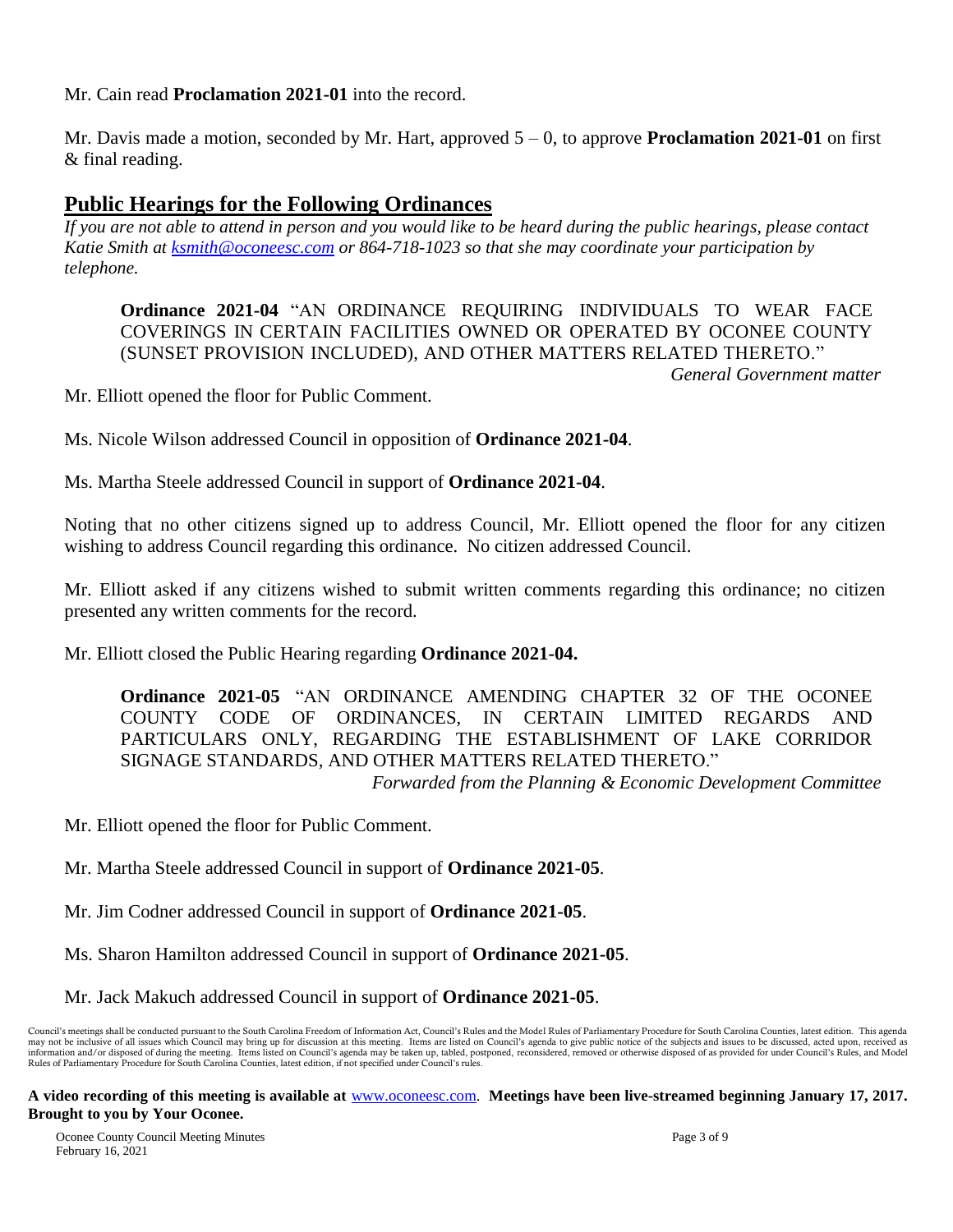Mr. David McMahan addressed Council in opposition of **Ordinance 2021-05**.

Mr. Robert Royer addressed Council in support of **Ordinance 2021-05**.

Mr. Grant Keehn addressed Council in opposition of **Ordinance 2021-05**.

The following four [4] emails were received by the Clerk to Council and Mr. Elliott read each comment into the record [copy filed with backup materials].

Mr. Phil Soper addressed Council via email in support of **Ordinance 2021-05**.

Mr. Gary Owens addressed Council via email in support of **Ordinance 2021-05**.

Ms. Cheryl Baldwin addressed Council via email in opposition of **Ordinance 2021-05**.

Mr. Terry Keane addressed Council via email in support of **Ordinance 2021-05**.

Noting that no other citizens signed up to address Council, Mr. Elliott opened the floor for any citizen wishing to address Council regarding this ordinance. No citizen addressed Council.

Mr. Elliott asked if any citizens wished to submit written comments regarding this ordinance; no citizen presented any written comments for the record.

Mr. Elliott closed the Public Hearing regarding **Ordinance 2021-05.**

**Ordinance 2021-06** "AN ORDINANCE AMENDING CHAPTER 32 OF THE OCONEE COUNTY CODE OF ORDINANCES, IN CERTAIN LIMITED REGARDS AND PARTICULARS ONLY, REGARDING THE ESTABLISHMENT OF TRAFFIC CORRIDOR DESIGN STANDARDS, AND OTHER MATTERS RELATED THERETO."

*Forwarded from the Planning & Economic Development Committee*

Mr. Elliott opened the floor for Public Comment.

Mr. Randy Jones addressed Council in opposition of **Ordinance 2021-06**.

Mr. Luke Moore addressed Council in opposition of **Ordinance 2021-06**.

Mr. Allen Neal addressed Council in opposition of **Ordinance 2021-06**.

Ms. Jean Jennings addressed Council in opposition of **Ordinance 2021-06**.

Mr. Mark Markovich addressed Council in opposition of **Ordinance 2021-06**.

Council's meetings shall be conducted pursuant to the South Carolina Freedom of Information Act, Council's Rules and the Model Rules of Parliamentary Procedure for South Carolina Counties, latest edition. This agenda may not be inclusive of all issues which Council may bring up for discussion at this meeting. Items are listed on Council's agenda to give public notice of the subjects and issues to be discussed, acted upon, received as information and/or disposed of during the meeting. Items listed on Council's agenda may be taken up, tabled, postponed, reconsidered, removed or otherwise disposed of as provided for under Council's Rules, and Model Rules of Parliamentary Procedure for South Carolina Counties, latest edition, if not specified under Council's rules.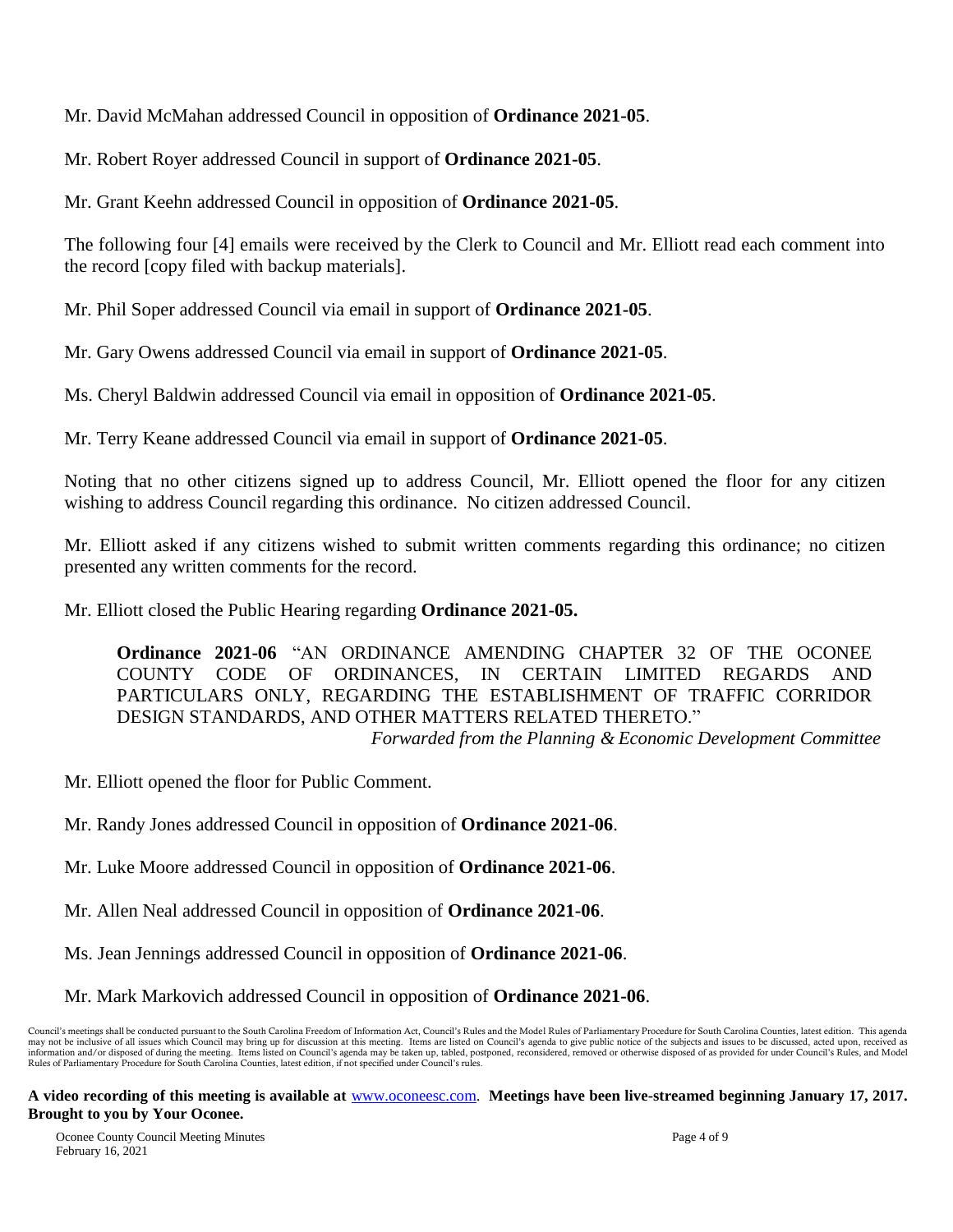Mr. Bill Gilster addressed Council in support of **Ordinance 2021-06**. Mr. Robert Royer addressed Council in support of **Ordinance 2021-06**. Ms. Martha Steele addressed Council in support of **Ordinance 2021-06**. Mr. Peter Barnes addressed Council in opposition of **Ordinance 2021-06**. Mr. Terry Keane addressed Council in support of **Ordinance 2021-06**. Mr. Paul Corbeil addressed Council in support of **Ordinance 2021-06**. Mr. Wade Cobb addressed Council in opposition of **Ordinance 2021-06**. Mr. David Oliver addressed Council in opposition of **Ordinance 2021-06**. Mr. David McMahan addressed Council in opposition of **Ordinance 2021-06**. Mr. Jamie Carver addressed Council in opposition of **Ordinance 2021-06**. Mr. Michael Owens addressed Council in opposition of **Ordinance 2021-06**. Ms. Linda Lovely addressed Council in support of **Ordinance 2021-06**. Mr. Jim Codner addressed Council in support of **Ordinance 2021-06**. Mr. Douglas Hedden addressed Council in opposition of **Ordinance 2021-06**. Mr. John Eager addressed Council in support of **Ordinance 2021-06**. Ms. Davis addressed Council in opposition of **Ordinance 2021-06**. Ms. Sharon Hamilton addressed Council in support of **Ordinance 2021-06**. Mr. Cameron Collins addressed Council in opposition of **Ordinance 2021-06**. The following five [5] emails were received by the Clerk to Council and Mr. Elliott read each comment into the record [copy filed with backup materials]. Ms. Sue Williams addressed Council via email in support of **Ordinance 2021-06**.

Ms. Lisa Shirley addressed Council via email in opposition of **Ordinance 2021-06**.

Council's meetings shall be conducted pursuant to the South Carolina Freedom of Information Act, Council's Rules and the Model Rules of Parliamentary Procedure for South Carolina Counties, latest edition. This agenda may not be inclusive of all issues which Council may bring up for discussion at this meeting. Items are listed on Council's agenda to give public notice of the subjects and issues to be discussed, acted upon, received as information and/or disposed of during the meeting. Items listed on Council's agenda may be taken up, tabled, postponed, reconsidered, removed or otherwise disposed of as provided for under Council's Rules, and Model Rules of Parliamentary Procedure for South Carolina Counties, latest edition, if not specified under Council's rules.

**A video recording of this meeting is available at** [www.oconeesc.com.](http://www.oconeesc.com/) **Meetings have been live-streamed beginning January 17, 2017. Brought to you by Your Oconee.**

Oconee County Council Meeting Minutes Page 5 of 9 February 16, 2021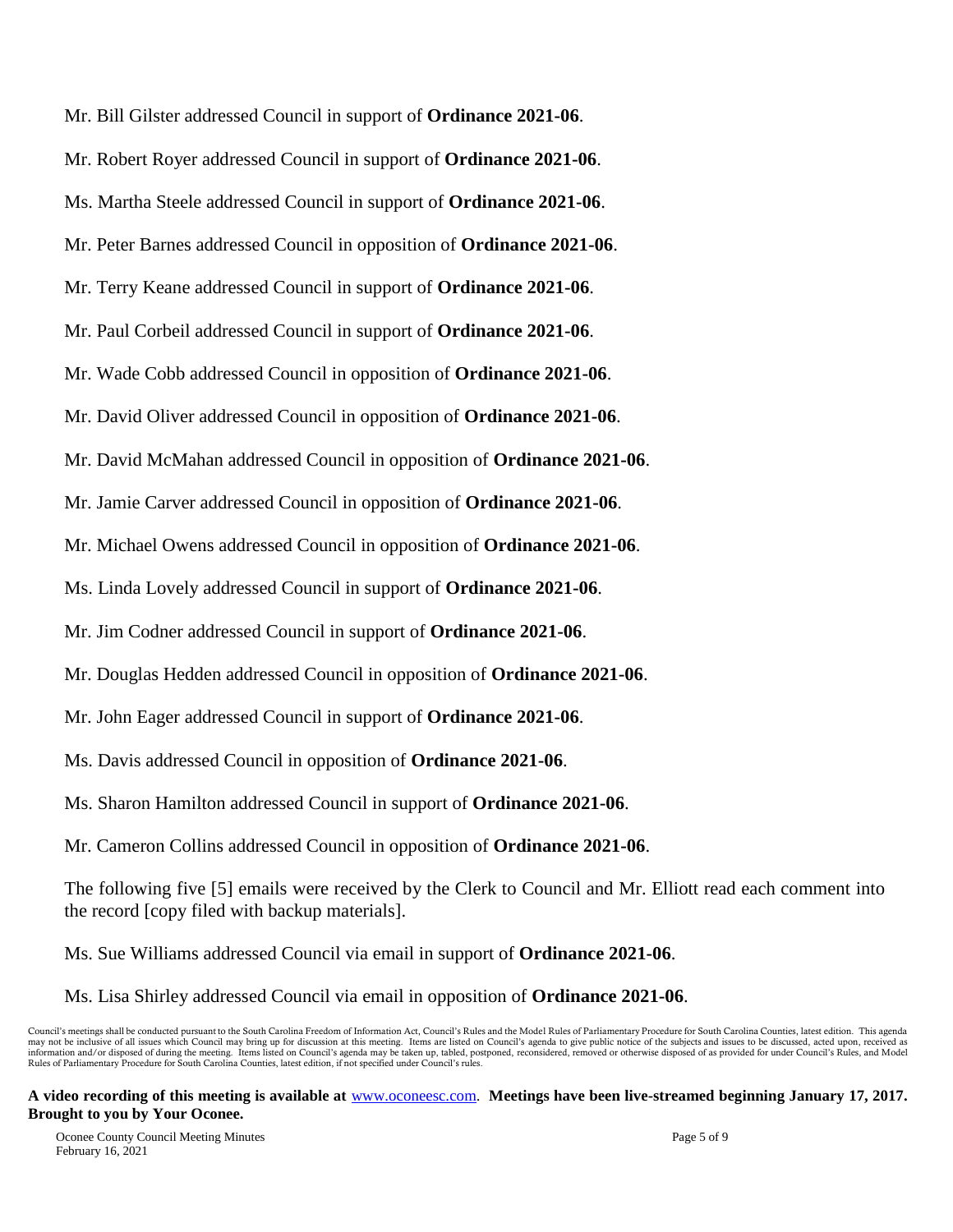Mr. Scott Shirley addressed Council via email in opposition of **Ordinance 2021-06**.

Ms. Tammy Giordano addressed Council via email in opposition of **Ordinance 2021-06**.

Mr. Harvey & Mrs. Julie Clark addressed Council via email in support of **Ordinance 2021-06**.

Noting that no other citizens signed up to address Council, Mr. Elliott opened the floor for any citizen wishing to address Council regarding this ordinance. No citizen addressed Council.

Mr. Elliott asked if any citizens wished to submit written comments regarding this ordinance; no citizen presented any written comments for the record.

Mr. Elliott closed the Public Hearing regarding **Ordinance 2021-06.**

# **Discussion on Ordinance 2021-06 (not to include a formal reading), but to include instructing the Planning Commission to review, report on, and issue a recommendation in relation to 2021-06 and to develop estimated cost up charge to meet standards. The Planning Commission will have 30 days to issue its report and recommendation.**

*Agenda amended to add this discussion – see Attorney's comments*

Mr. Cain made a motion, seconded by Mr. Davis, to instruct the Planning Commission to review, report on, and issue a recommendation in relation to 2021-06 and to develop estimated cost up charge to meet standards and that the Planning Commission will respond back within 30 days.

Lengthy discussion followed by Council members.

Regarding the previous motion made by Mr. Cain, seconded by Mr. Davis, the motion **failed** 0 – 5, to instruct the Planning Commission to review, report on, and issue a recommendation in relation to 2021-06 and to develop estimated cost up charge to meet standards and that the Planning Commission will respond back within 30 days.

Mr. Davis made a motion, seconded by Mr. Durham, approved 5 – 0, to recall **Ordinance 2021-06** from the Planning Commission.

Council took a break from 9:12 p.m. to 9:19 p.m.

Mr. Hart made a motion, seconded by Mr. Cain, approved  $5 - 0$ , to reconvene.

# **Third Reading of the Following Ordinances**

**Ordinance 2021-04** *[see caption above]*

Mr. Davis made a motion, seconded by Mr. Cain, approved  $4 - 1$  [Mr. Durham opposed], to approve **Ordinance 2021-04** on  $3^{rd}$  & final reading.

Council's meetings shall be conducted pursuant to the South Carolina Freedom of Information Act, Council's Rules and the Model Rules of Parliamentary Procedure for South Carolina Counties, latest edition. This agenda may not be inclusive of all issues which Council may bring up for discussion at this meeting. Items are listed on Council's agenda to give public notice of the subjects and issues to be discussed, acted upon, received as<br>i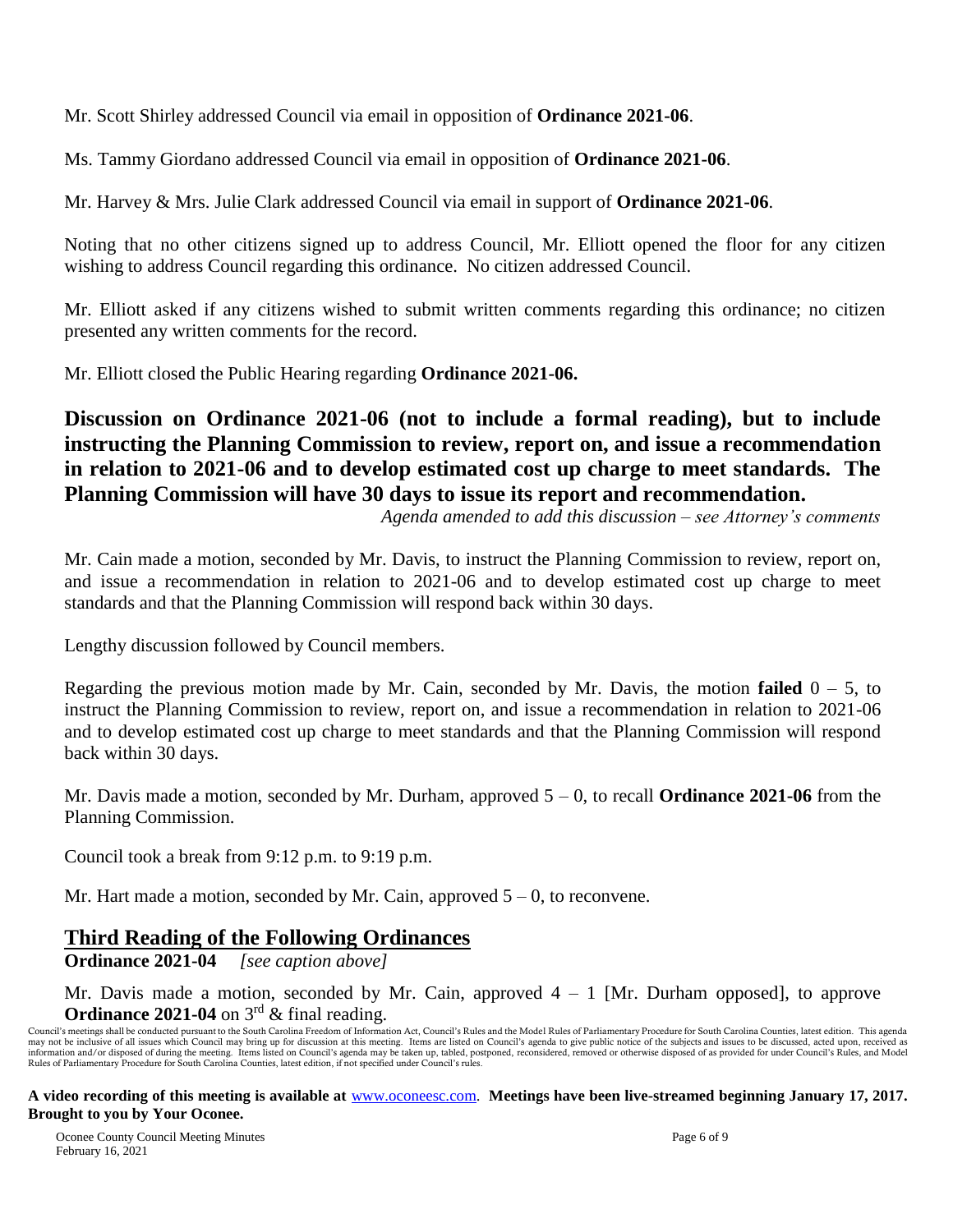#### **Ordinance 2021-05** *[see caption above]*

Mr. Cain made a motion, seconded by Mr. Davis, to approve **Ordinance 2021-05** on 3<sup>rd</sup> & final reading. The motion **failed** 1 – 4 [Mr. Davis, Mr. Cain, Mr. Hart, & Mr. Durham opposed].

## **Second Reading of the Following Ordinances**

None at this meeting.

## **First Reading for the Following Ordinances**

**Ordinance 2021-07** "AN ORDINANCE INCREASING THE "NOT TO EXCEED" TAX RATE FOR THE KEOWEE FIRE TAX DISTRICT FROM 14.5 MILLS TO 17.5 MILLS, CONSISTENT WITH ARTICLE VI OF OCONEE COUNTY ORDINANCE 2003-12, WHICH ESTABLISHED THE KEOWEE FIRE TAX DISTRICT AND KEOWEE FIRE COMMISSION."

*General Government matter*

Mr. Davis made a motion, seconded by Mr. Cain, approved 5 – 0, to approve **Ordinance 2021-07** on first reading.

# **First & Final Reading of the Following Resolutions**<br>Resolution 2021-02 "A RESOLUTION AUT

**Resolution 2021-02** "A RESOLUTION AUTHORIZING THE ACCEPTANCE OF APPROXIMATELY 1.43 ACRES OF REAL PROPERTY FROM THE SCHOOL DISTRICT OF OCONEE COUNTY; AND OTHER MATTERS RELATED THERETO."

*General Government matter*

Mr. Davis made a motion, seconded by Mr. Hart, approved 5 – 0, to approve **Resolution 2021-02** on first & final reading.

**Resolution 2021-03** "A RESOLUTION AUTHORIZING OCONEE COUNTY TO ENTER INTO A LEASE AGREEMENT WITH THE CITY OF WESTMINSTER, WHEREBY THE COUNTY WILL CONTINUE TO LEASE APPROXIMATELY 76 ACRES OF REAL PROPERTY CONSTITUTING A PORTION OF THE CHAU RAM COUNTY PARK; AND OTHER MATTERS RELATED THERETO."

*General Government matter*

Mr. Cain made a motion, seconded by Mr. Davis, approved 5 – 0, to approve **Resolution 2021-03** on first & final reading.

# **Discussion Regarding Action Items**

## **Request for removal of Library Board member for non-attendance**

Kathryn Campbell Smith was appointed in January, 2019. Ms. Smith attended the January and May meetings in 2019, and has not attended a meeting since that time. This member has also not responded to repeated

Council's meetings shall be conducted pursuant to the South Carolina Freedom of Information Act, Council's Rules and the Model Rules of Parliamentary Procedure for South Carolina Counties, latest edition. This agenda may not be inclusive of all issues which Council may bring up for discussion at this meeting. Items are listed on Council's agenda to give public notice of the subjects and issues to be discussed, acted upon, received as i Rules of Parliamentary Procedure for South Carolina Counties, latest edition, if not specified under Council's rules.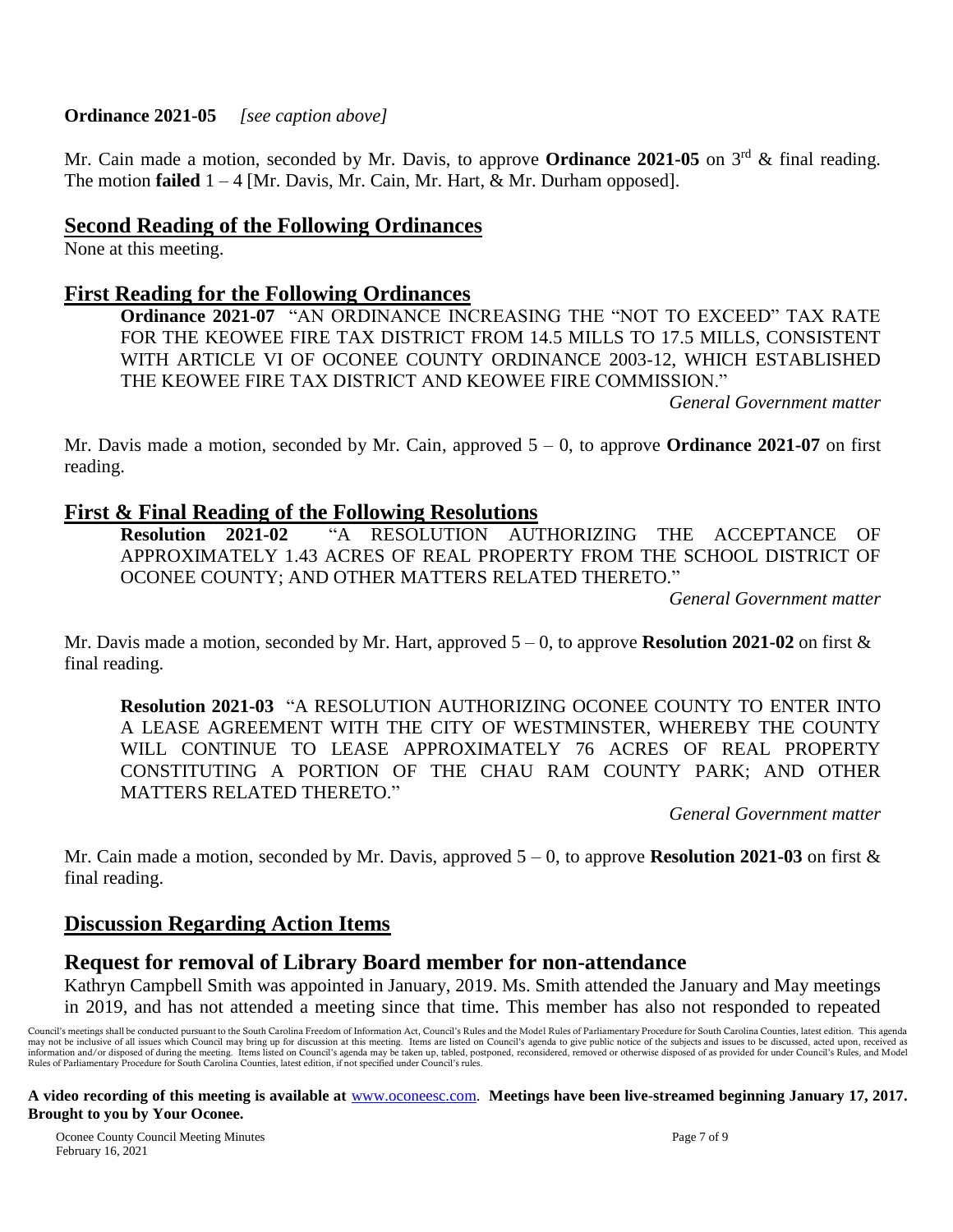attempts to reach by email, and a letter sent by U.S. Mail inquiring about this member's intent to remain on the Board. Library Board by-laws state that, "(I)f a board member misses two (2) consecutive board meetings without an adequate excuse, the board will bring this matter to the attention of County Council for consideration of termination from the board." We request that Ms. Smith be removed from the Board so that a replacement can be named for the remainder of her term.

It is the recommendation of the staff liaison to the Board that Ms. Smith be removed so that another appointment may be made to fill this *de facto* vacancy.

Mr. Cain made a motion, seconded by Mr. Davis, approved  $5 - 0$ , to remove Ms. Kathryn Campbell Smith from the Library Board so that another appointment may be made to fill this *de facto* vacancy.

# **Allocation of direct funding not to exceed \$210,000 to the Town of Salem for the engineering and installation of waterline along the Highway 11 business corridor, pump station, generator, and related system infrastructure**

On July 17, 2018, funds not to exceed \$210,000 were approved by Council to be appropriated from the Economic Development fund and committed as a match for the purposes of contributing to a grant which would improve the Town of Salem's water system with the extension of a waterline along Highway 11. The funds would ultimately be presented as match on an EDA Disaster Relief grant application for which no award was granted to the Town of Salem.

On May 21, 2019, Council approved the funds to be earmarked for the same project and authorized the County Administrator to allow the County Grants Writer and Coordinator to work with the Town of Salem to obtain a grant for the remaining amount of the project cost. An Economic Infrastructure grant application was submitted to the SCRIA, but no award was granted due to greater infrastructure needs in the state. The \$210,000 remains earmarked and unspent.

In 2020, the Town of Salem applied for a loan from the State Revolving Fund (SRF) and was selected for the 2021 (Fiscal Year 2020) project list. The Town of Salem has been awarded \$216,000 in principal forgiveness assistance for an estimated project cost of \$270,000. The Rosier Group is currently managing engineering for the project and the SRF loan. The Rosier Group has estimated the total project cost at \$640,922.40. The Town of Salem wishes to be directly allocated the earmarked \$210,000 to supplement the difference between the SRF estimate and the Rosier Group's estimate of the total project cost and begin construction for the project. The allocation of these funds will allow the Town of Salem to begin construction as soon as possible and make much needed improvements to the water system.

It is staff's recommendation that Council approve the allocation of direct funding not to exceed \$210,000, which has been earmarked for this project, to the Town of Salem for the engineering and installation of waterline along Highway 11, pump station, generator, and related system infrastructure.

Mr. Davis made a motion, seconded by Mr. Hart, to approve the allocation of direct funding not to exceed \$210,000.00, which has been earmarked for this project, to the Town of Salem for the engineering and

Council's meetings shall be conducted pursuant to the South Carolina Freedom of Information Act, Council's Rules and the Model Rules of Parliamentary Procedure for South Carolina Counties, latest edition. This agenda may not be inclusive of all issues which Council may bring up for discussion at this meeting. Items are listed on Council's agenda to give public notice of the subjects and issues to be discussed, acted upon, received as information and/or disposed of during the meeting. Items listed on Council's agenda may be taken up, tabled, postponed, reconsidered, removed or otherwise disposed of as provided for under Council's Rules, and Model Rules of Parliamentary Procedure for South Carolina Counties, latest edition, if not specified under Council's rules.

**A video recording of this meeting is available at** [www.oconeesc.com.](http://www.oconeesc.com/) **Meetings have been live-streamed beginning January 17, 2017. Brought to you by Your Oconee.**